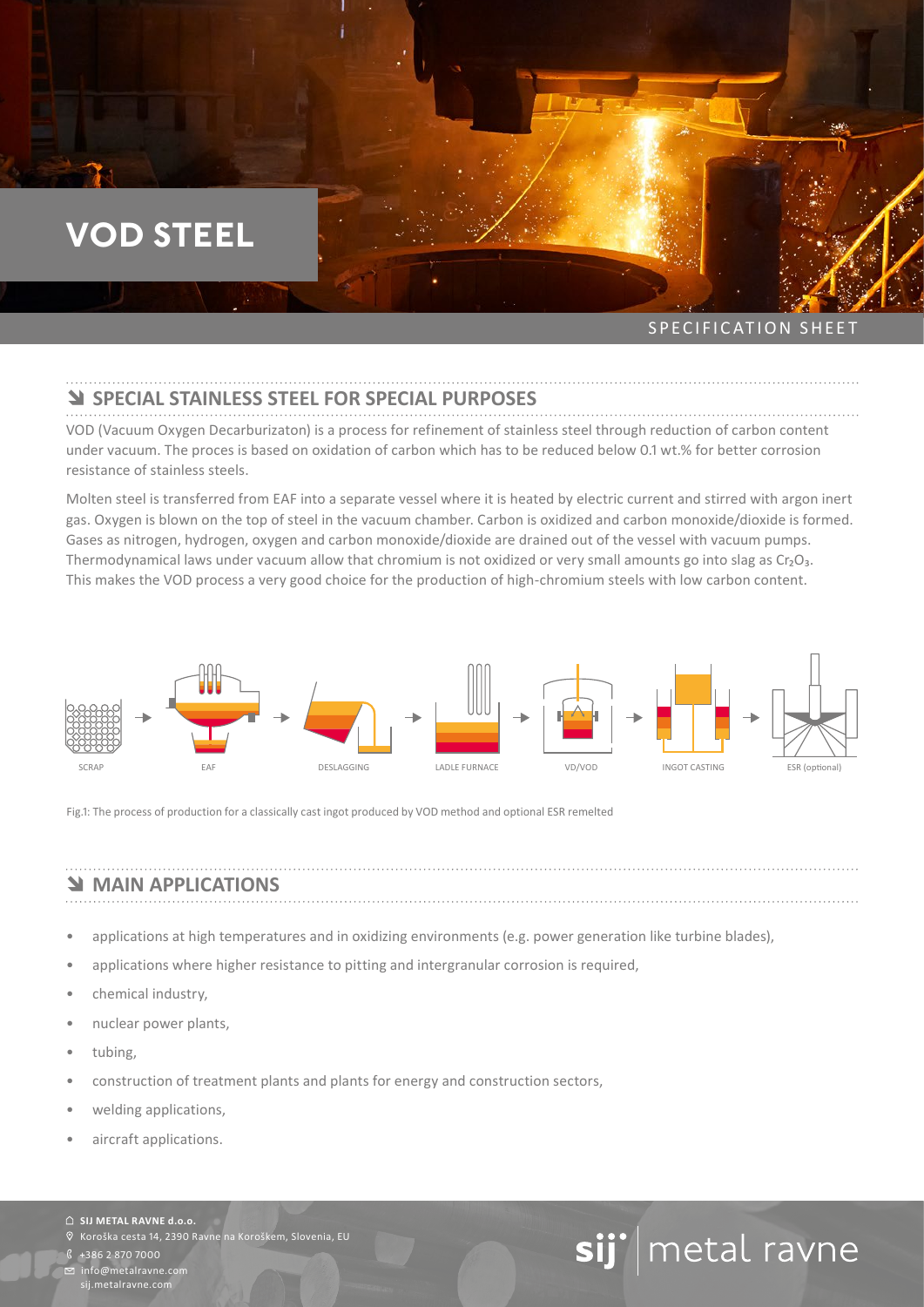## î **STEEL PRODUCTION AT SIJ METAL RAVNE via EAF-VOD + ESR**

| <b>SIJ GRADE</b>                                                                   | W.Nr.                      | AISI/<br>GOST/others          | <b>Standard</b>                                                                | Heat<br>treatment                                                                      | Max.<br>round<br>(mm)<br>inch) | Max.<br>square<br>(mm)<br>inch) | Max. flat<br>(mm/inch)       | <b>Type of</b><br>stainless steel        |
|------------------------------------------------------------------------------------|----------------------------|-------------------------------|--------------------------------------------------------------------------------|----------------------------------------------------------------------------------------|--------------------------------|---------------------------------|------------------------------|------------------------------------------|
| <b>SINOXX***</b><br><b>SINOXX 4542</b><br><b>SINOXX 4548</b><br><b>SINOXX 4545</b> | 1.4542<br>1.4548<br>1.4545 | 17-4PH<br>17-4PH<br>$15-5$ PH | EN 10088-3, ASTM<br>A564, AMS 5643V,                                           | Solution<br>annealed                                                                   | 406/16                         | 406/16                          | 406x305/<br>16x12            | Martensitic<br>precipitation<br>hardened |
|                                                                                    |                            |                               | ASTM A705, ASTM<br>5622F, ASTM 5659L,<br>EN 10088-3, ASTM<br>A564, ASTM A5643V | Solution<br>annealed +<br>precipitation<br>hardened                                    | 685 / 27                       | 610 / 24                        | 812x508/<br>32x20            |                                          |
|                                                                                    |                            |                               | MS-BSA174HH1150<br>Re.7 HH1150, H1150D                                         | Solution<br>annealed +<br>precipitation<br>hardened<br>$(620^{\circ}C + 620^{\circ}C)$ | 152/6                          | 152/6                           | 152x127 / 6x5                |                                          |
|                                                                                    |                            |                               | NACE MR175, ASTM<br>A564 H1150D                                                | Solution<br>annealed +<br>precipitation<br>hardened<br>$(620^{\circ}C + 620^{\circ}C)$ | 356/14                         | 356/14                          | 356x305/<br>14x12            |                                          |
|                                                                                    |                            |                               | NACE MR175, ASTM<br>A564 H1150M                                                | Solution<br>annealed +<br>precipitation<br>hardened<br>$(760^{\circ}C + 620^{\circ}C)$ | 356/14                         | 356/14                          | 356x305/<br>14x12            |                                          |
|                                                                                    |                            |                               | IMS Spec. N° 17401<br>Rev.0 H1150M                                             | Solution<br>annealed +<br>precipitation<br>hardened (760°C<br>$+620^{\circ}$ C)        | 150/4                          | 150/4                           | $100 \times 75 / 4 \times 3$ |                                          |
|                                                                                    |                            |                               | No standard<br>(annealed 650°C)                                                | Soft annealed                                                                          | 685/27                         | 610 / 24                        | 812x508/<br>32x20            |                                          |
| <b>SINOXX</b><br><b>SINOXX 4313</b>                                                | 1.4313                     | F6NM                          | EN 10088-3                                                                     | Hardened +<br>tempered                                                                 | 610/24                         | 610 / 24                        | 685x610/<br>27x24            | Martensitic                              |
|                                                                                    |                            |                               | EN 10088-3                                                                     | Soft Annealed                                                                          | 1016 / 40                      | 865/34                          | 812x685/<br>32x27            |                                          |
| 0 0 0<br><b>SINOXX</b><br><b>SINOXX 4401</b>                                       | 1.4401                     | <b>AISI 316</b>               | EN 10088-3,<br>ASTM A182                                                       | Solution<br>annealed /<br>Quenched                                                     | 610 / 24                       | 610 / 24                        | 1220x406/<br>48x16           | Austenitic                               |
| <b>SINOXX</b><br><b>SINOXX 4401</b><br><b>SINOXX 4301</b>                          | 1.4401<br>1.4301           | AISI 316<br>AISI 304          | ASTM A182                                                                      | No heat<br>treatment                                                                   | 685 / 27                       | 660/26                          | 1220x406/<br>48x16           | Austenitic<br>Austenitic                 |
|                                                                                    |                            |                               | EN 10088-3,<br>ASTM A182                                                       | Solution<br>annealed /<br>Quenched                                                     | 610 / 24                       | 610/24                          | 1220x406/<br>48x16           |                                          |
| <b>SINOXX***</b><br><b>SINOXX 4305</b>                                             | 1.4305                     | AISI 303                      | EN 10088-3,<br>ASTM A182                                                       | Solution<br>annealed /<br>Quenched                                                     | 610/24                         | 610 / 24                        | 1220x406/<br>48x16           | Austenitic                               |

\* Table shows the maximum dimensions that can be produced at SIJ Metal Ravne according to listed standards; for bigger dimensions, a review is necessary.

# sij'|metal ravne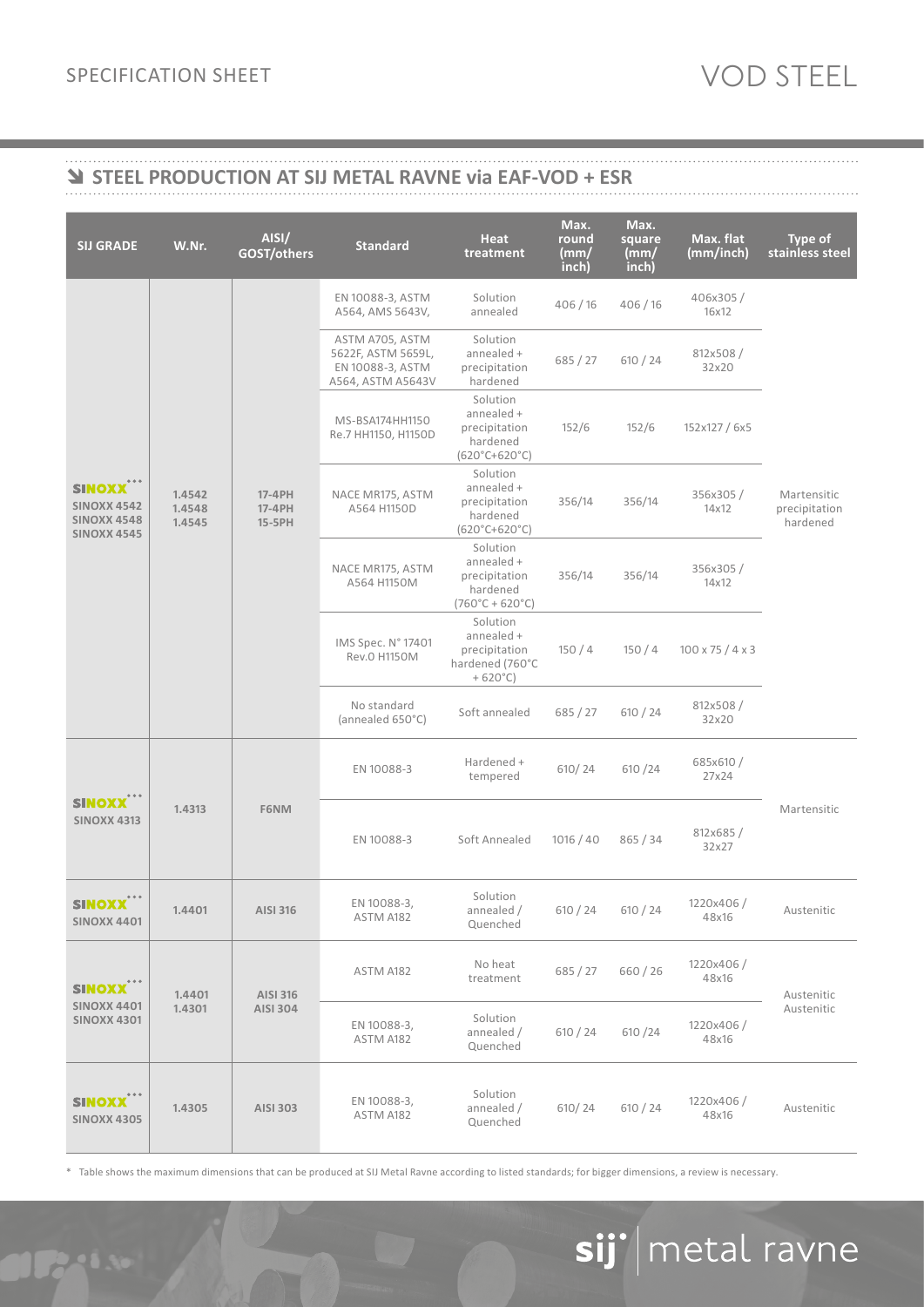| <b>SIJ GRADE</b>                                  | W.Nr.      | AISI/<br>GOST/others               | <b>Standard</b>                                                | <b>Heat</b><br>treatment           | Max.<br>round<br>(mm/<br>inch) | Max.<br>square<br>(mm/<br>inch) | Max. flat<br>(mm/inch)      | <b>Type of</b><br>stainless steel       |
|---------------------------------------------------|------------|------------------------------------|----------------------------------------------------------------|------------------------------------|--------------------------------|---------------------------------|-----------------------------|-----------------------------------------|
| <b>SINOXX</b><br><b>SINOXX 4550</b>               | 1.4550     | <b>AISI 348</b>                    | EN 10088-3,<br>ASTM A182                                       | Solution<br>annealed /<br>Quenched | 610 / 24                       | 610 / 24                        | 1220x406/<br>48x16          | Austenitic                              |
| SINOXX<br><b>SINOXX 4541</b>                      | 1.4541     | <b>AISI 321</b>                    | EN 10088-3,<br>ASTM A182                                       | Solution<br>annealed /<br>Quenched | 610 / 24                       | 610 / 24                        | 1220x406/<br>48x16          | Austenitic                              |
| <b>SINOXX<sup>***</sup></b><br><b>SINOXX 3952</b> | 1.3952     | $\sqrt{2}$                         | SEW 390, WL,<br>EN 10088-3,<br>EN 10302,<br>EN 10269 AD2000-W2 | Solution<br>annealed /<br>Quenched | 610 / 24                       | 610 / 24                        | 1220x406/<br>48x16          | Austenitic                              |
| <b>SINOXX<sup>**</sup></b><br><b>SINOXX S490</b>  | /          | Nitronic 60<br>S21800              | ASTM A240/A240M<br>ASTM A479/A479M                             | Solution<br>annealed /<br>Quenched | 610 / 24                       | 610 / 24                        | 610x508/<br>24x20           | Austenitic                              |
| <b>SINOXX</b><br><b>SINOXX S690</b>               | $\prime$   | <b>NITRONIC 50</b><br>XM-19 S20910 | ASTM A276                                                      | Solution<br>annealed /<br>Quenched | 610 / 24                       | 610 / 24                        | 610x254/<br>24x10           | Austenitic                              |
| <b>SINOXX***</b><br><b>SINOXX 4980</b>            | 1.4980     | A-286                              | ESM-8181, Rev. B,<br>ASTM A638                                 | Class A, B, C & D<br>Type $1 & 2$  | 255/10                         | 255/10                          | 406x203 / 16x8              | Austenitic<br>precipitation<br>hardened |
| <b>SINOXX<sup>***</sup></b><br><b>SINOXX 4462</b> | 1.4462     | S32205                             | ASTM A182/182M 12A,<br>ASME SA182,<br>EN ISO 10088-3           | Solution<br>annealed /<br>Quenched | 406/16                         | 406/16                          | 406x203 / 16x8              | Duplex<br>(austenitic +<br>ferritic)    |
| SINOXX<br><b>SINOXX 4000</b>                      | 1.400      | $\sqrt{2}$                         | EN ISO 10088-3                                                 | Soft annealed                      | 406/16                         | 406/16                          | 610x305/<br>24x12           | Ferritic                                |
| SINOXX <sup>***</sup><br><b>SINOXX 4418</b>       | 1.4418     | $\sqrt{2}$                         | EN ISO 10088-3                                                 | Hardened +<br>tempered             | 356/14                         | 356/14                          | 356x305/<br>14x12           | Martensitic                             |
| SINOXX <sup>***</sup><br><b>SINOXX E790</b>       | $\sqrt{2}$ | 10CH11N20T3R                       | Ae 4115 Dok                                                    | Solution<br>annealed + aged        | 76/3                           | 76/3                            | $76 \times 51 / 3 \times 2$ | Austenitic<br>precipitation<br>hardened |

\* Table shows the maximum dimensions that can be produced at SIJ Metal Ravne according to listed standards; for bigger dimensions, a review is necessary.

# sij' | metal ravne